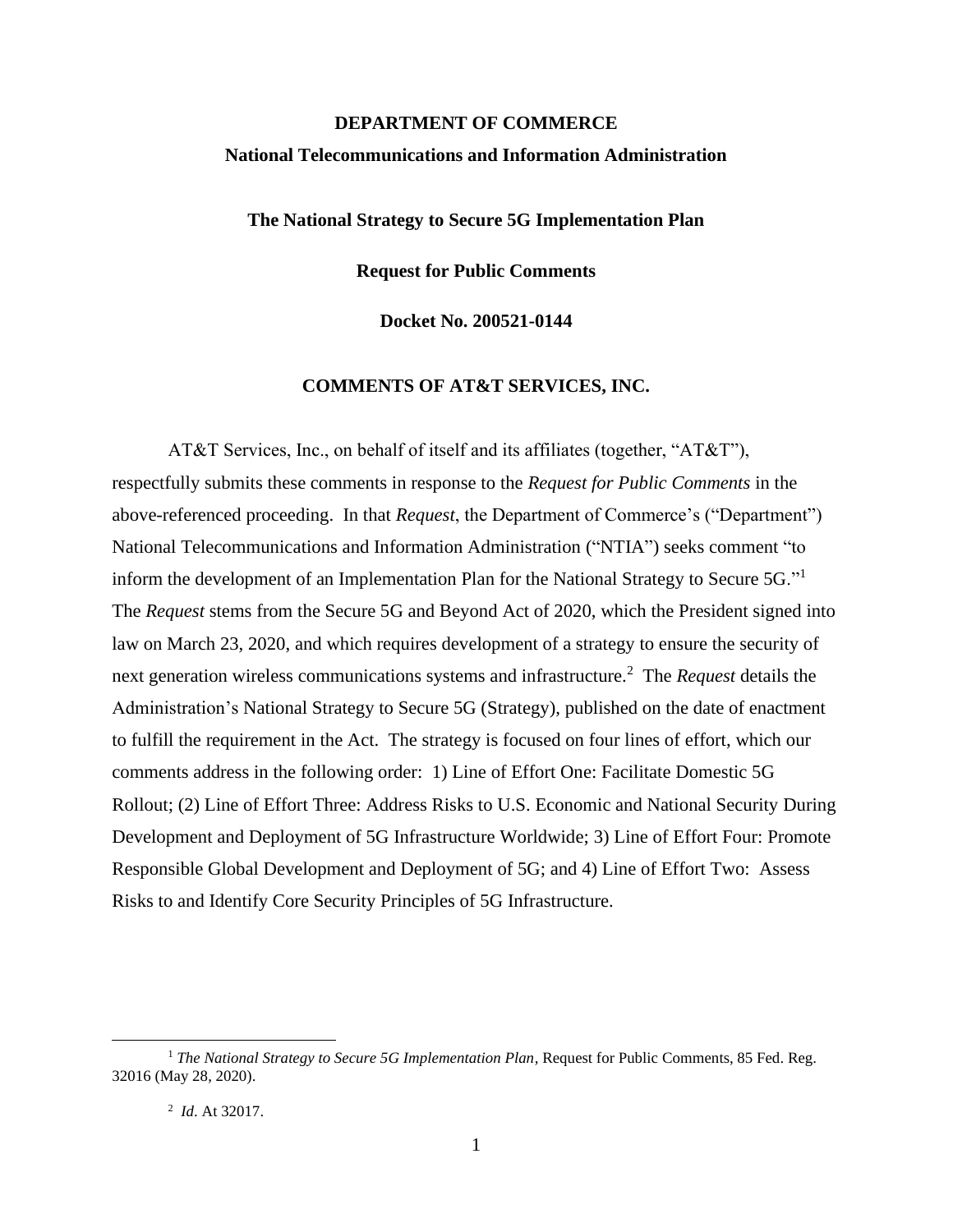#### **Introduction**:

At the outset, it is important to note the effectiveness of U.S. wireless networks in handling the significant increases in network demands during the COVID-19 pandemic. This robust network resiliency is a direct result of the competitive nature of the wireless industry, with carriers vying for customers by investing in and building out their networks to provide reliable and cutting-edge services that consumers demand. The investment and buildout supporting our networks is also a result of the U.S. Government's "light touch" approach to regulation, which has allowed carriers to freely operate their businesses without a heavy regulatory hand, while still addressing key regulatory reforms that are needed to expedite deployment of 5G. We commend, for example, the FCC's comprehensive strategy to Facilitate America's Superiority in 5G Technology (the 5G FAST Plan). The strategy is intended to facilitate the availability of more spectrum, update infrastructure policy, and modernize outdated regulations. Forward thinking regulatory approaches like these have helped companies like AT&T more quickly deploy new generations of technology.

Continuing to promote a regulatory environment that spurs the development and deployment of 5G is critical. 5G is the latest and arguably most significant new generation of mobile communications. The first generation brought voice-only mobile services in the 1980s; 2G enabled texting; 3G allowed the first mobile internet access; and 4G enabled mobile broadband, which unleashed a revolution in the mobile ecosystem, including entertainment and business models based on video streaming and mobile applications. 5G promises even greater leaps in the applications and business models that it will support.

While the U.S. Government can spur the development and deployment of 5G, we also believe that it is important that NTIA focus future government efforts on issues that need further development, as opposed to boiling the ocean around 5G. For example, there have been a wide variety of "security" issues raised about 5G. These can range from the security of the 5G network architecture itself, the integrity of the 5G standards process, the 5G (and greater) supply chain and the pace of 5G deployment. As we outline in our comments, there is ongoing work in both standards bodies and within the U.S. government to address many of these issues, in particular 5G network security and standards, and NTIA should therefore focus its efforts in areas where further government engagement is potentially necessary and will be most beneficial.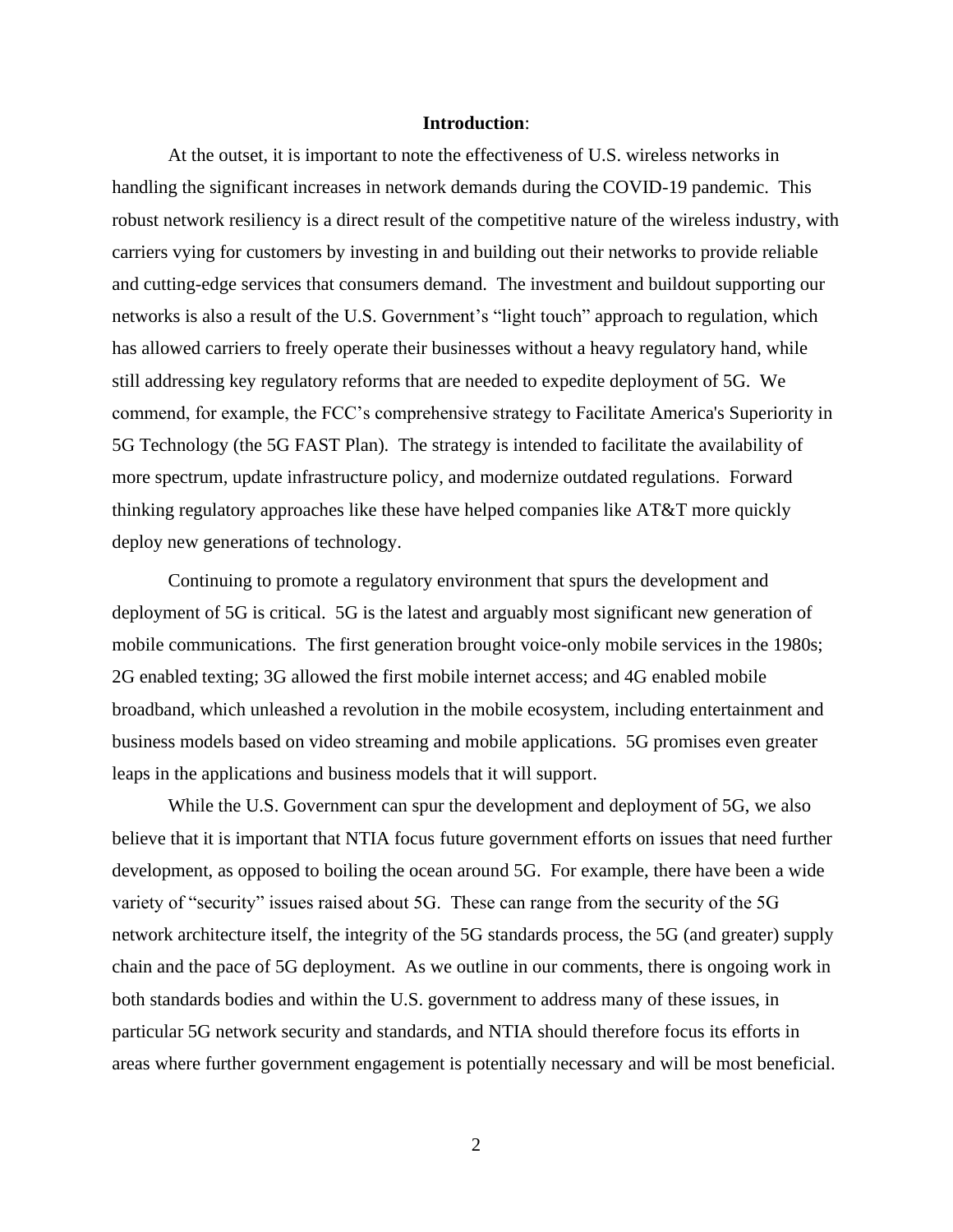These areas include fostering supply chain network diversity and expediting 5G deployment, including making available more mid-band spectrum.

# **I. Line of Effort One: Facilitate Domestic 5G Rollout.**

This line of effort concerns the steps the U.S. Government can take to facilitate the domestic rollout of 5G technologies and the development of a robust domestic 5G commercial ecosystem. These efforts should focus on facilitating spectrum availability, streamlining local permitting, and fostering and promoting the research and testing on and development of new technologies and architectures, that will help maintain U.S. leadership in 5G and create an environment that encourages private sector investment in 5G technologies and beyond.

# *Regulatory approach and facilitating spectrum availability*

Regarding spectrum policy, government should continue efforts to free up radiofrequency spectrum for 5G, and in particular spectrum (between 3 GHz and 8 GHz), particularly in the 3.1- 3.55 GHz range. Mid-band spectrum is particularly important for 5G because it offers a balance between wide geographic coverage and greater capacity and speed. By contrast, the high-band millimeter-wave spectrum, which has already been made available, has lower propagation characteristics and allows for large volumes of data to be transmitted over relatively short distances. Many countries are currently relying exclusively or predominantly on mid-band spectrum for 5G deployment. As a result, a significant amount of investment and innovation in 5G is expected to center around the use of mid-band spectrum, making it important for the U.S. both to contribute to and benefit from this innovation.

As part of its 5G FAST Plan, the FCC has already begun a series of auctions to make available spectrum necessary for 5G deployment. The FCC plans to proceed with an auction of the licensed portion of the Citizens Broadband Radio Services (CBRS) band in July 2020. In addition, the Commission recently announced a plan to free up C-band spectrum currently being used by satellite providers. As noted above, additional mid-band spectrum should be cleared and auctioned for 5G as soon as possible to ensure that entities that wish to invest in 5G deployment have the critical spectrum resources to do so. NTIA is required through the Mobile Now Act to review the possibility of sharing the 3.1-3.55 GHz band and has already stated that the 3.45-3.55 GHz band is a good candidate band for sharing. NTIA should move forward with making this band available for auction and should also see if additional spectrum below 3.45 GHz could be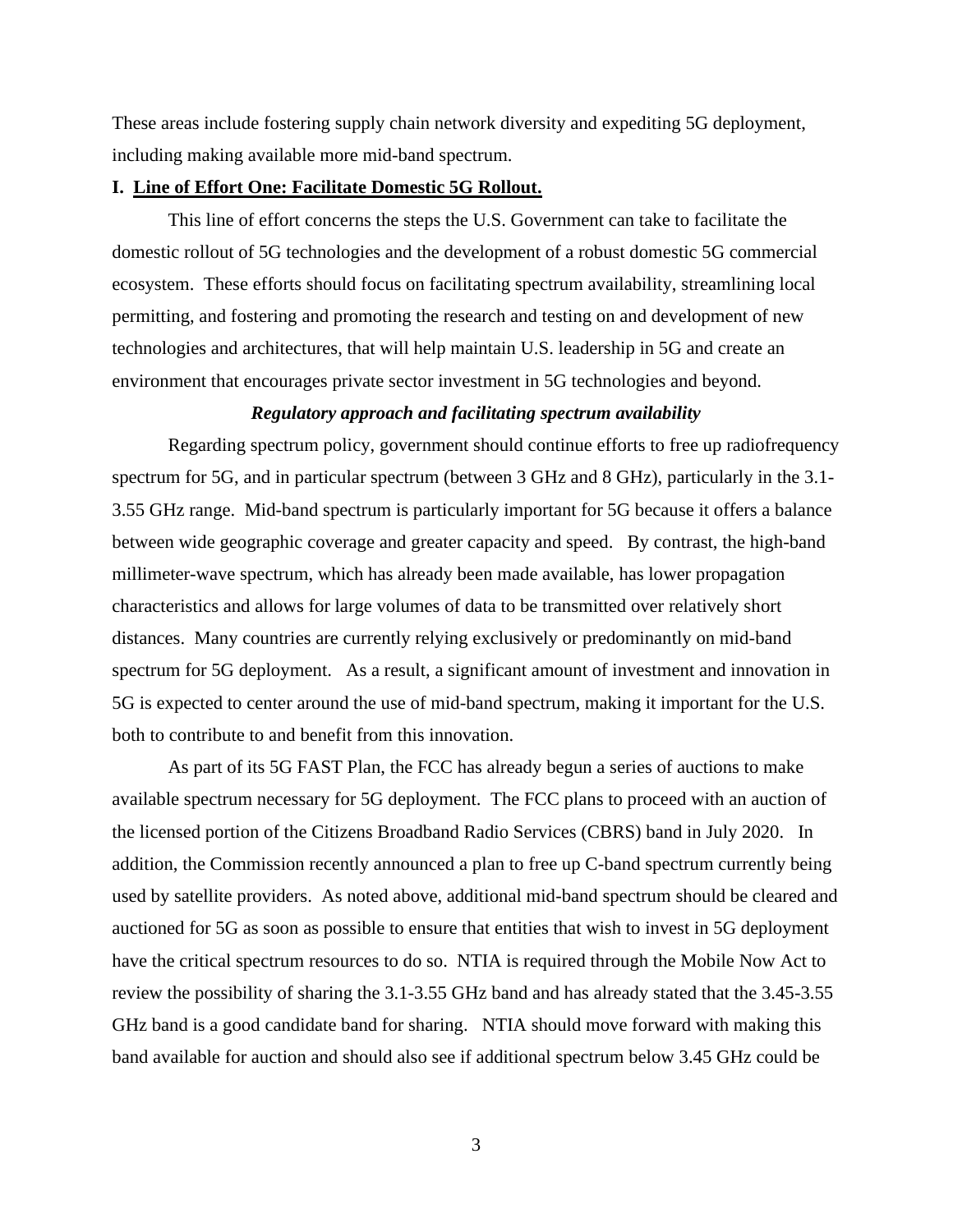made available at the same time, such as 3.3-3.55 GHz (a larger block of spectrum provides for greater bandwidth and hence capacity and more competitors).

# *Streamlining Local Permitting*

Second, government should also continue steps to streamline or eliminate local permitting and other barriers to deployment of 5G infrastructure. 5G will entail a greater and denser number of small cell sites than previous generations of wireless technology, although macro cell sites will continue to be important to provide coverage. Although we recognize that local governments have a legitimate interest in decisions on the location of these small call placements, it is important to ensure that local authorities do not demand unreasonable concessions from wireless carriers, or go even further to ban small cell placement in certain areas or jurisdictions. In the same vein, we are supportive of actions the FCC has taken to implement rules to eliminate delays in issuing and unjustified denial of local infrastructure permits. We also support legislative action, such as the Streamline Small Cell Deployment Act (S. 1699). Continuing efforts to reduce barriers to local deployment are critical to encouraging private sector investment in 5G infrastructure.

# *Fostering and incentivizing research, development, testing, and evaluation of new technologies and architectures*

The White House Office of Science and Technology has rightly characterized research and development as "vital" to maintaining the U.S.'s leadership role and ensuring the timely and strategic adoption of  $5G<sup>3</sup>$ . The National Institute of Standards and Technology has also urged prioritization of research that will support the transition to more dynamic, agile, and innovative wireless networks.<sup>4</sup> We urge government to take steps to foster research, development, testing and evaluation of new technologies and 5G initiatives, and to support collaborative industry ventures.

Passing the Utilizing Strategic Allied Telecommunications Act (S. 3189 and H.R. 6624) or similar legislation, would be an important step in the right direction. These measures focus

<sup>3</sup> Executive Office of the President of the United States, *Research and Development Priorities for American Leadership in Wireless Communications*, Office of Science and Technology, at ii (May 2019), https://www.whitehouse.gov/wp-content/uploads/2019/05/Research-and-Development-Priorities-for-American-Leadership-in-Wireless-Communications-Report-May-2019.pdf.

<sup>4</sup> U.S. Department of Commerce, National Institute of Standards and Technology, *Future Generation Wireless Research and Development Gaps Report*, at 5 (Feb. 2018), https://nvlpubs.nist.gov/nistpubs/SpecialPublications/NIST.SP.1219.pdf.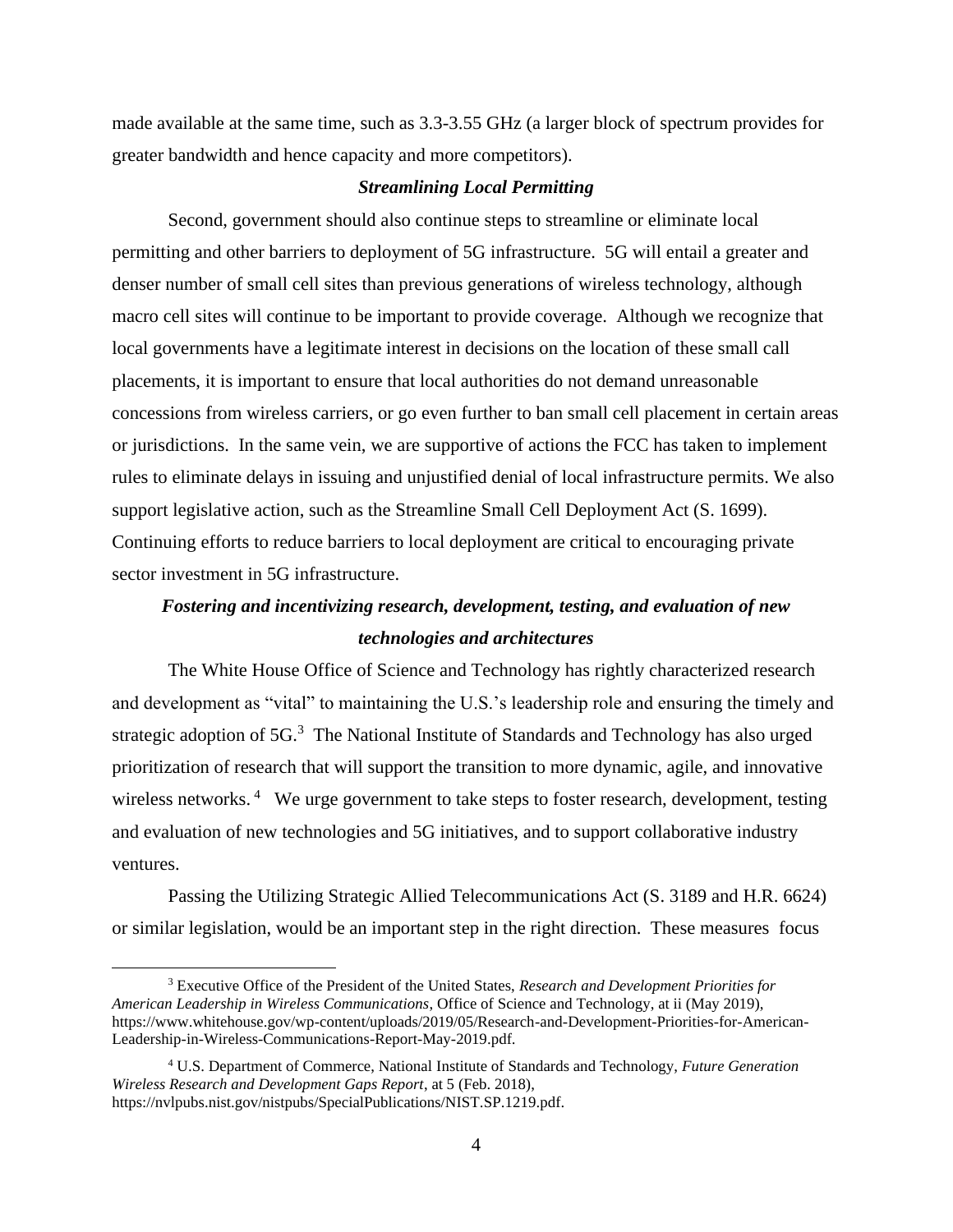on promoting adoption of interoperable equipment—equipment that can work or interoperate with equipment from other vendors. Interoperability is important as it allows for operators to build networks using various vendors choosing equipment based on performance, pricing, and security; and it avoids requiring operators to lock-in with one equipment vendor.

The Senate bill would devote at least \$1.25 billion towards funding research into technologies that will increase competitiveness in the 5G supply chain and encouraging the adoption of "secure and trusted" 5G technologies worldwide.<sup>5</sup> Both bills would fund a \$750 million Public Wireless Supply Chain R&D Fund, which would be used for grants of up to \$20 million for research and commercial applications of technologies that would support competitiveness and interoperability in the 5G supply chain. The Senate bill would grant an additional \$500 million to create a Multilateral Telecommunications Security Fund to develop and implement secure telecommunications technologies in conjunction with foreign partners. Key aspects of the legislation have reportedly also been included in the FY 2021 Intelligence Authorization Act, which the Senate Select Committee on Intelligence recently passed out of committee. We urge Congress to pass this legislation into law and provide financial support for these technology developments, including Open RAN, which in turn may shape policies currently under consideration in other parts of the world.

We also encourage government to support private research and development initiatives through grants and tax incentives, as well as the work of academic research centers in the United States. Universities often excel at research that can be difficult to monetize. Government has long provided vital assistance to these research efforts, such as National Science Foundation's support for the NYU Wireless Center, which advances technologies in mmWave channel modeling, 5G channel model simulation, and the distributed core architecture, and for the Wireless Networking and Communications Group at the University of Texas at Austin, which conducts important research into increasing wireless network capacity.

Additionally, government should foster industry collaboration to support the advancement of 5G. For example, government could encourage and support collaboration through a research consortium or partnerships among network equipment suppliers. Financial

<sup>5</sup> Jon Brodkin, *US May Subsidize Huawei Alternatives with Proposed \$1.25 Billion Fund*, ARS Technica (Jan. 15, 2020), https://arstechnica.com/tech-policy/2020/01/us-may-subsidize-huawei-alternatives-with-proposed-1- 25-billion-fund/.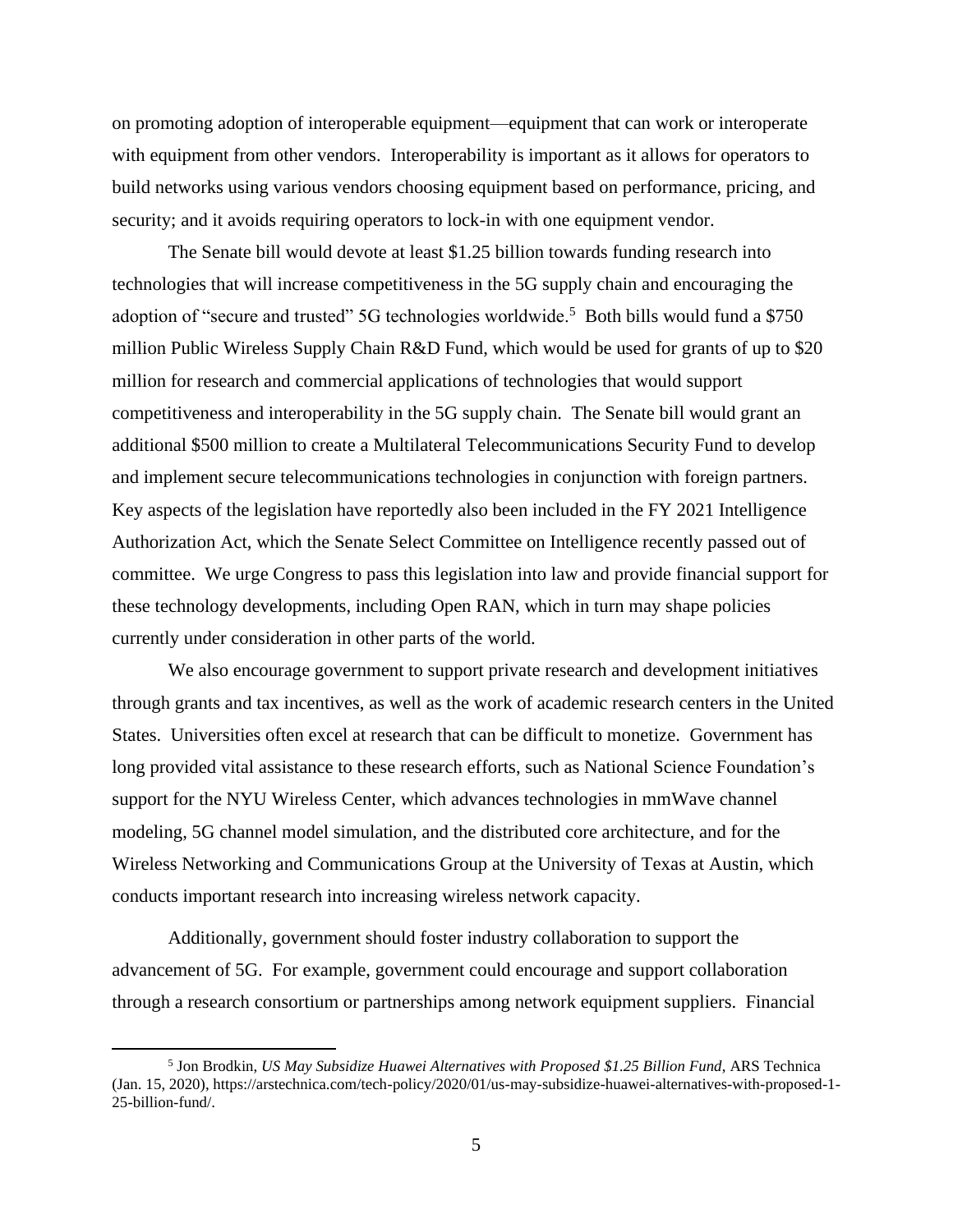support such as through direct subsidies and tax incentives (i.e. such as by offering research and development tax credits to participating vendors, or tax credits to operators for purchasing products that emerge from these efforts) is an essential catalyst for such collaboration. Government could also make available its research laboratories, and potentially other relevant resources, and provide a coordinating function to bring together representatives from government, industry, and academia, which would help ensure that relevant stakeholders are working collaboratively toward a common and mutually beneficial outcome.

# **II. Line of Effort Three: Address Risks to U.S. Economic and National Security during Development and Deployment of 5G Infrastructure Worldwide.**

This Line of Effort focuses on the potential opportunities created by 5G around the world, on economic and national security risks, on promoting vendor diversity, and on fostering market competition.

# *Worldwide opportunities created by 5G*

As mentioned above, 5G is the latest and arguably most significant new generation of mobile communications. 5G will change the way we work, play, and live, paving the way for the fourth industrial revolution. New 5G-supported technologies include everything from connected cars and cities to augmented and virtual reality. Ultra-high definition video will move towards public adoption, all thanks to the huge leaps in capacity and speed that 5G will offer.

First, by making today's wireless networks faster, more reliable, and more secure, 5G will allow improvements to the myriad of mobile broadband applications that smartphones have enabled, and that consume an ever-increasing amount of data and bandwidth. Early 5G deployments are already ten times faster than today's 4G networks, and, when fully realized, 5G mmWave offers to deliver speeds up to 100 times faster.

Second, 5G will not just improve today's popular mobile broadband applications but will also enable a boundless range of new use cases. 5G networks along with moving the applications to the edge will dramatically reduce latency — the amount of time it takes for a signal to travel across the network — by a factor of five or more. This will open up wireless communications to new applications that require near-instantaneous data transfers, such as industrial automation, virtual reality entertainment, connected vehicles, telesurgery, and many others.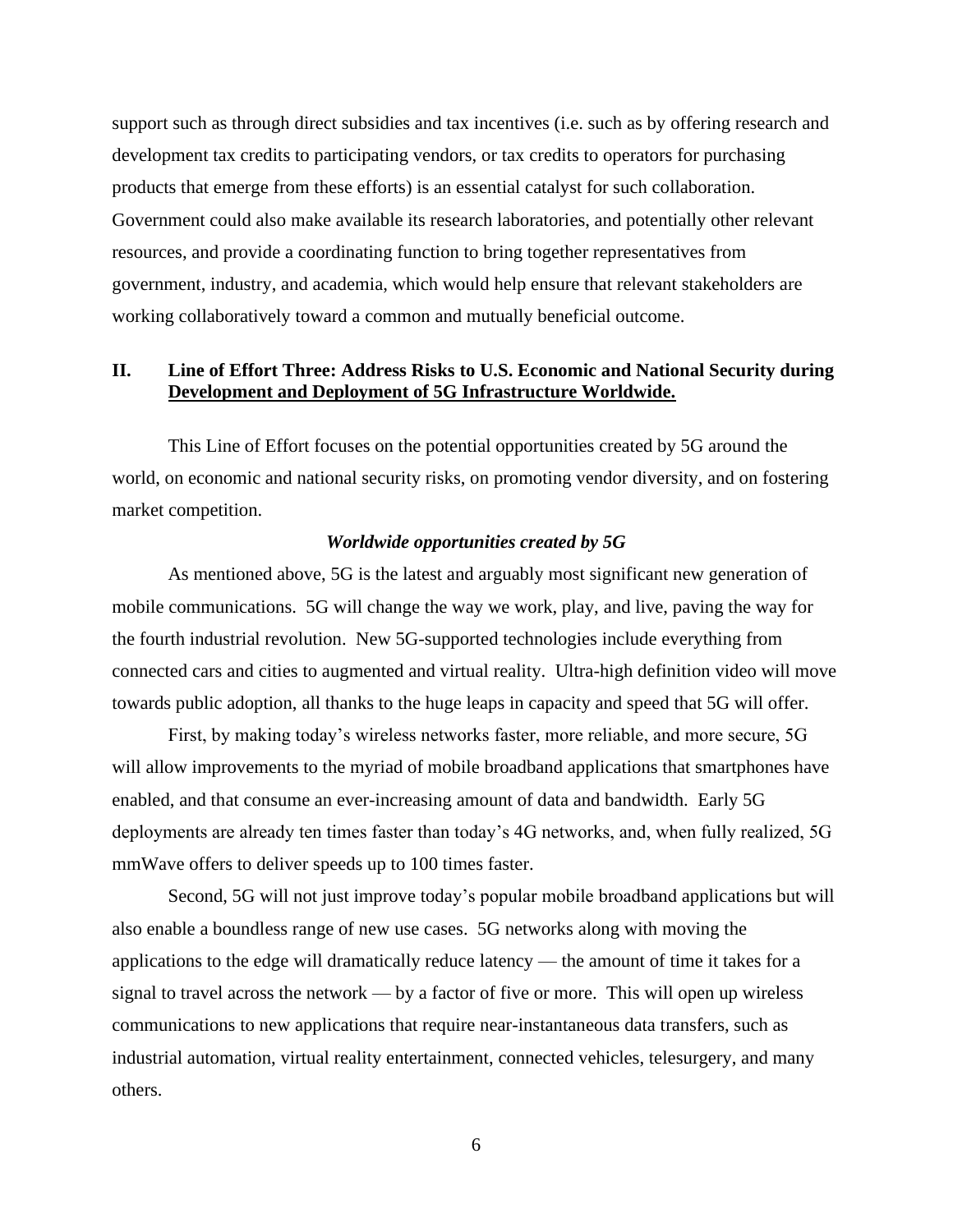Third, 5G will also expand the number of possible connections in a given space — from about 4,000 devices per square kilometer under 4G, to about a million. This will enable the massive Internet of Things (IoT) — the proliferation of devices that maintain constant connections with the "cloud," including everything from personal health sensors, to connected cars and appliances, and much more.

These advances are expected to bring about massive economic growth. Analysts predict 5G technologies will generate \$13.2 trillion in sales activity across multiple industries by 2035 — approximately the equivalent of current U.S. consumer spending. 5G is expected to support, by some counts, 22 million jobs by 2035 – three times as many workers as are currently employed by the top ten companies on the 2019 Fortune 1000.

History demonstrates that the countries or regions that lead wireless transitions reap huge rewards. The United States led the world in deploying 4G LTE. This enabled the U.S. to enjoy massive economic benefits — \$445 billion in U.S. GDP in 2016 alone, by some estimates.

# *5G Supply Chain and Open RAN*

As discussed in the National Security Telecommunications Advisory Committee (NSTAC) *Letter to the President on Advancing Resiliency and Fostering Innovation in the ICT Ecosystem*, there are concerns about the growing consolidation of manufacturers, and the longterm implications for 5G and the broader communications and Internet technology supply chain. This concern is particularly acute in the Radio Access Network (RAN) portion of the network where there are a limited number of RAN equipment suppliers.

A primary root of this concern is the growing presence of reportedly subsidized competition from China. In particular, Huawei has grown rapidly and achieved significant scale as the preferred supplier to the vast Chinese market. Compounding its size advantage, Huawei reportedly receives financial support from the Chinese government, which could allow it to undercut rivals on price. Huawei has also been able to increase its research and development spending considerably as part of its attempt to grow market share. Huawei's growth and position poses a special challenge because its growth has further concentrated the marketplace, but it also fails to offer a reasonable competitive alternative to U.S. carriers due to U.S. Government restrictions. The consolidation of vendors has decreased vendor diversity and created challenges for new entrants. Upfront costs related to labor, equipment, and research and development all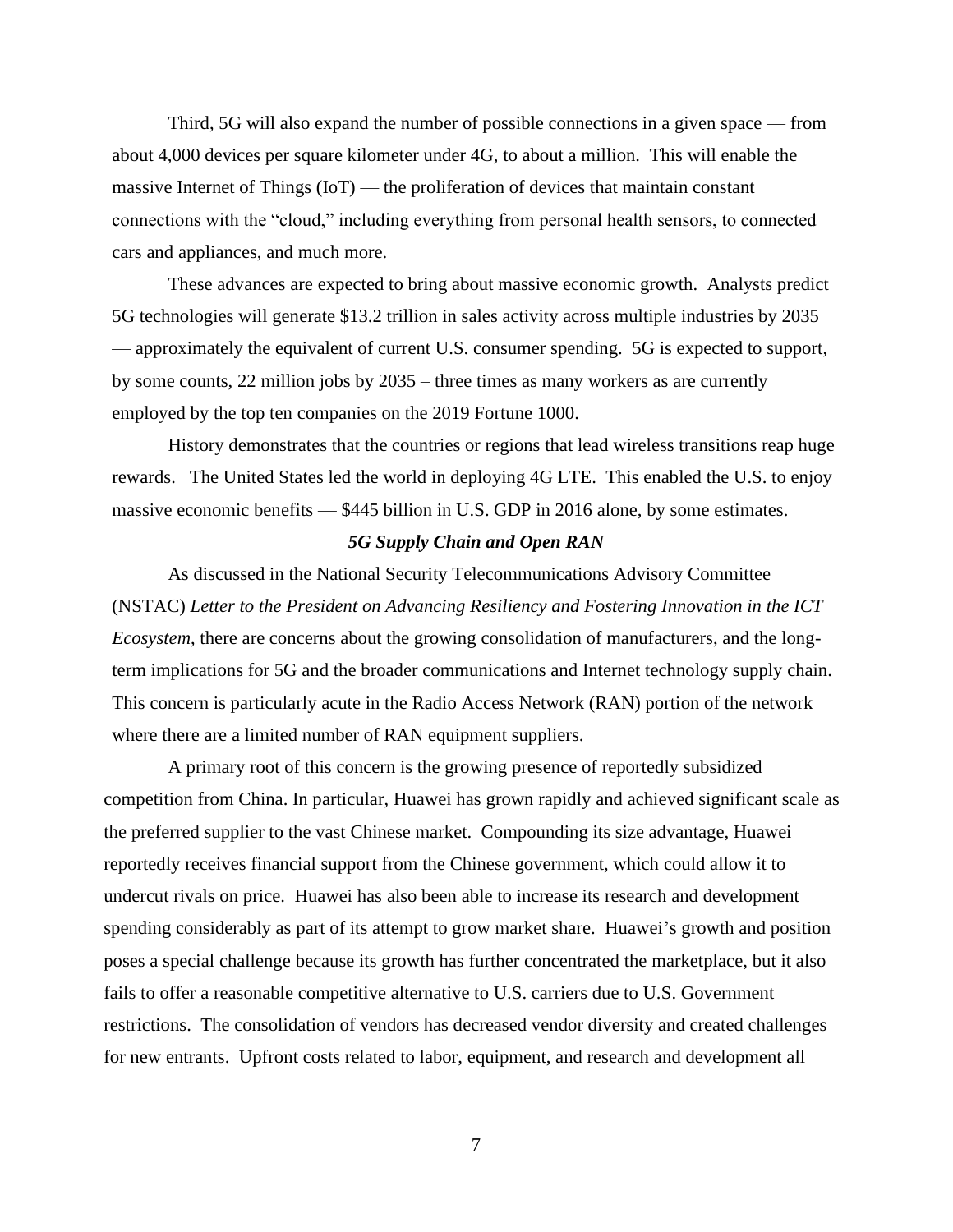work to discourage new communications vendors from competing with established players. However, there are opportunities to correct this in the future.

As networks have evolved toward open architectures, Software Defined Networking (SDN) and Network Function Virtualization (NFV) may provide an option to address supply chain concerns by driving the industry toward a more interoperable, modular network design that will foster competition between suppliers and lower barriers to entry for new entrants in the marketplace. To support these developments, in 2018, AT&T and other companies launched the O-RAN Alliance which was formed to help operators clearly define requirements and help build a supply chain to realize these objections. Other organizations such as the Telecom Infrastructure Project (TIP), which has a liaison relationship with O-RAN, are working on similar objectives.

It is critical that the U.S. put in place the right policy framework to allow the technical solutions championed by these groups to succeed. In the short-term, government can support more innovation in the ecosystem by promoting policies that support interoperability, vendor diversity and competition in the supply chain. In particular, we urge NTIA to review the recommendations contained in the NSTAC's Report to the President on Advancing Resiliency and Fostering Innovation in the Information and Communications Technology Ecosystem issued September 3, 2019.

#### *Economic and National Security and 5G*

There has been ample public discussion surrounding  $5G$  – the security of the network itself, that China is having undue influence in standards, and that the use of Chinese equipment could compromise networks. As discussed above, it is important to distinguish between network security, which provides enhancements in 5G over 4G, and supply chain security, which continues to create concerns around the world as countries choose vendors for their 5G buildouts. While government has dedicated a significant effort to assessing the risks around certain Chinese equipment suppliers, we believe greater focus needs to be directed at the longer term national and economic security risk stemming from vendor concentration in the supply chain, in particular in the RAN. Consistent government commitment to ensuring a diverse, competitive supply chain long-term is critical to economic and national security.

Specifically, government should ensure that 5G deployments for government use, such as those of the Department of Defense, use equipment from trusted and preferred suppliers. This is consistent with long-established preferences for a competitive environment for government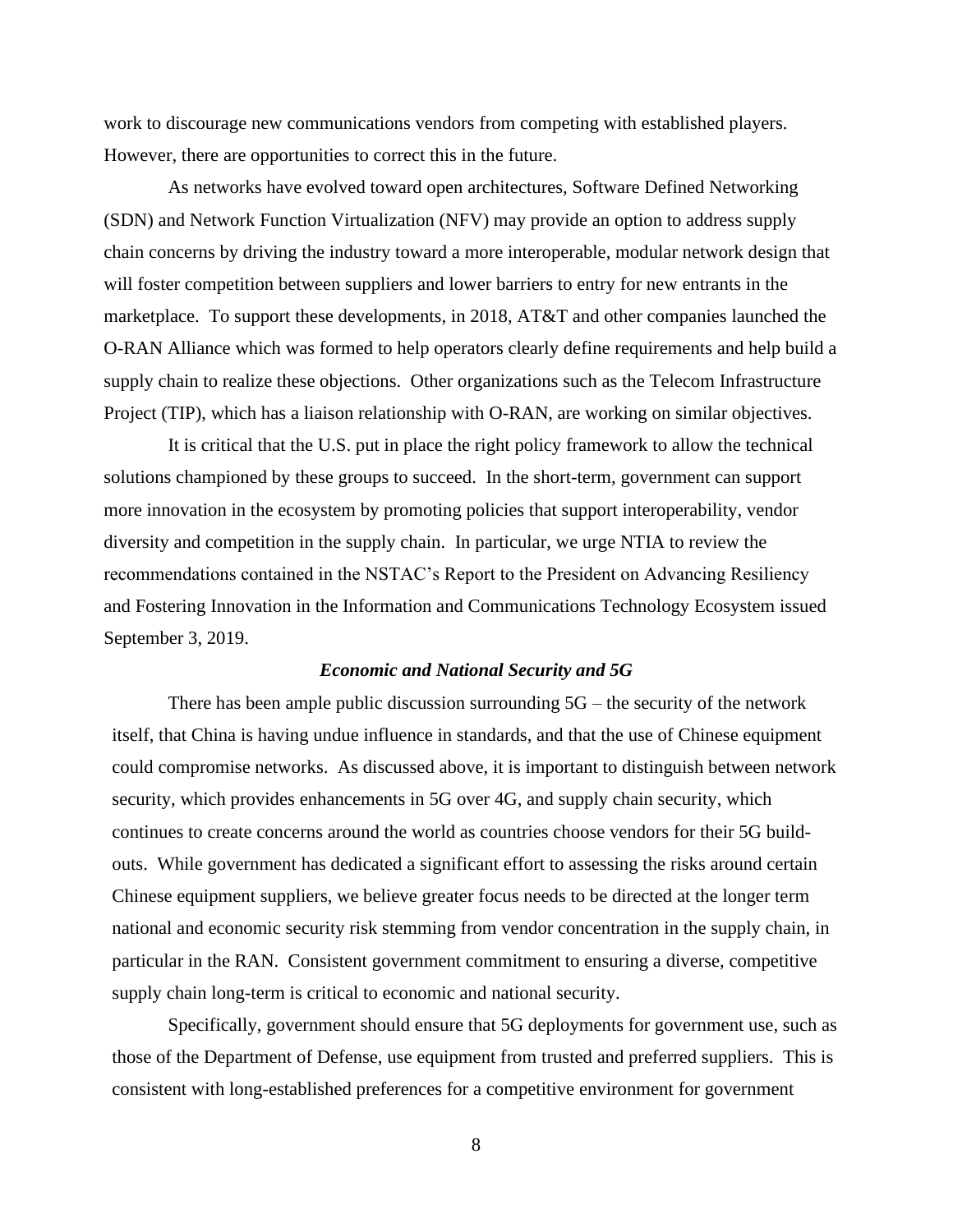contracts and will help bolster long-term economic and national security. This approach can help sustain a market for competitive supply while falling well short of the highly regulatory model that other countries have employed involving direct investment in or state ownership of an equipment supplier.

Government can also financially support private investments, such as the \$9 billion the FCC recently announced it would award to carriers deploying 5G in rural areas. Any such investment should likewise preserve existing diversity among network equipment vendors. For example, the FCC's recent step of requiring Universal Service Fund dollars to be spent on alternatives to certain Chinese suppliers will provide other competitive suppliers growth opportunities in the near-term.

# **III. Line of Effort Four: Promote Responsible Global Development and Deployment of 5G.**

This Line of Effort focuses on how the U.S. Government can lead in 5G development and deployment, support U.S. private sector participation in the standards process, and mitigate risk in the supply chain (among other potential actions). U.S. leadership is essential to realizing the full potential of 5G, both domestically and across the globe. The U.S., along with its allies, should participate in a collaborative effort with the private sector to support the global development of open source and interoperable 5G standards and technology, while at the same time promoting research and development for these technologies. Such efforts will help ensure vendor diversity worldwide, which is critical to the rollout of 5G and future generations of wireless technology in the U.S. and around the world.

# *Supporting the Development of Open and Interoperable 5G*

The global transition to open and interoperable 5G networks has begun. Many of the commercial deployments of open, interoperable network equipment already consider the inclusion of smaller vendors. Further, commercial deployment of Open RAN technologies is expected to ramp up considerably over the next few years. To start, this will likely entail greenfield deployments in areas without congestion and that have relatively low performance demands. Over time, Open RAN technologies will evolve to handle the greater performance requirements needed to serve larger and more concentrated areas.

This nascent shift in network architecture presents a particularly important opportunity for the United States, which has typically led the world in developing innovative software-based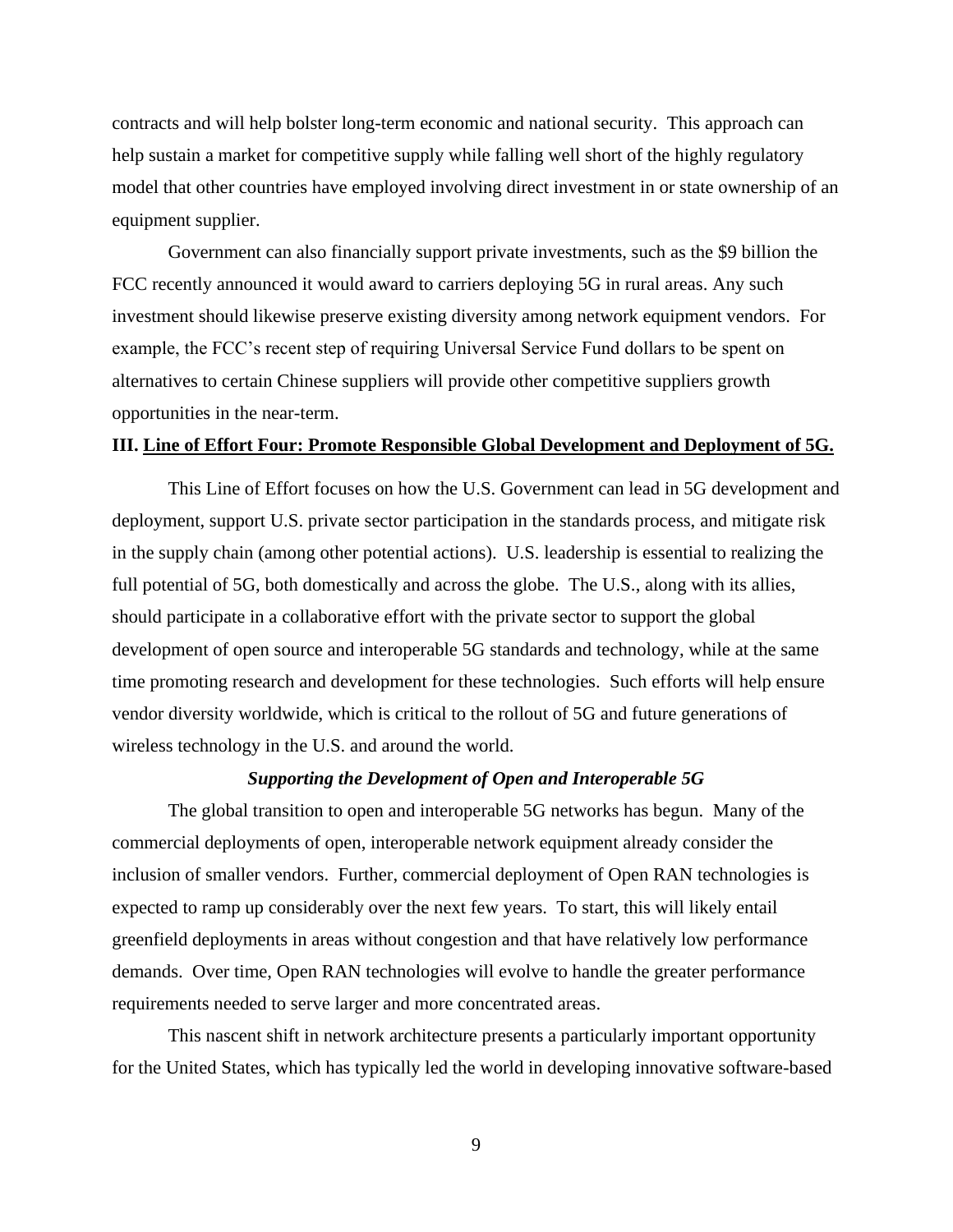applications.<sup>6</sup> U.S. leadership on 5G should align, however, with the industry's phased approach to 5G deployment, helping to sustain and encourage competition among existing suppliers in the near-term, while encouraging the longer-term transition to Open RAN and open and interoperable 5G networks. Equipment purchases are long-term investments that are costly to replace, so even as operators transition to greater openness, many will continue to use a combination of closed, mixed, and open components for the next few years. For example, AT&T plans to focus on building openness into radio and baseband equipment first, followed by open interfaces in other parts of the network. Meanwhile, newer entrants into this marketplace must develop the manufacturing capacity to deliver their products at scale, to compete effectively with the other large suppliers. Consistent with this phased approach, U.S. policymakers should focus on the following steps going forward.

#### *Facilitate Global 5G Standards and Open Source Software*.

Global standards are critical for interoperability among networks and devices. Without technical specifications set by standard-setting bodies, there will be no basis for globally interoperable networks and devices.<sup>7</sup> Continued and enhanced U.S. participation in these efforts, as well as increased coordination at the regional level through the Alliance for Telecommunications Industry Solutions (ATIS), will ensure that technical standards do not favor any single country's preferred technology, and will support the goals of openness and interoperability.

Many standardization efforts are underway, aimed at different aspects of the 5G ecosystem. The leading organization is the 3GPP, with ATIS as the North American Organizational partner, which developed and is continuing to roll out elements of the key 5G New Radio specifications. Equally important are efforts aimed at network openness and interoperability, such as ONAP, the O-RAN Alliance, and the O-RAN Software Community.

<sup>6</sup> James A. Lewis, Sr. Vice President and Director, Technology Policy Program, Center for Strategic International Studies, Statement Before the Senate Committee on Commerce, Science, and Transportation, 5G Supply Chain Security: Threats and Solutions, at 6 (Mar. 4, 2020), https://www.commerce.senate.gov/services/files/563D903B-FEF0-4A1C-9202-A7DC1CCEFC6F.

<sup>7</sup> Patrick Moorhead, *The Crucial Role of Wireless Industry Standards in 5G*, Forbes (Sept. 1, 2017), https://www.forbes.com/sites/patrickmoorhead/2017/09/01/the-crucial-role-of-wireless-industry-standards-in-5g/#626e57ca2cff.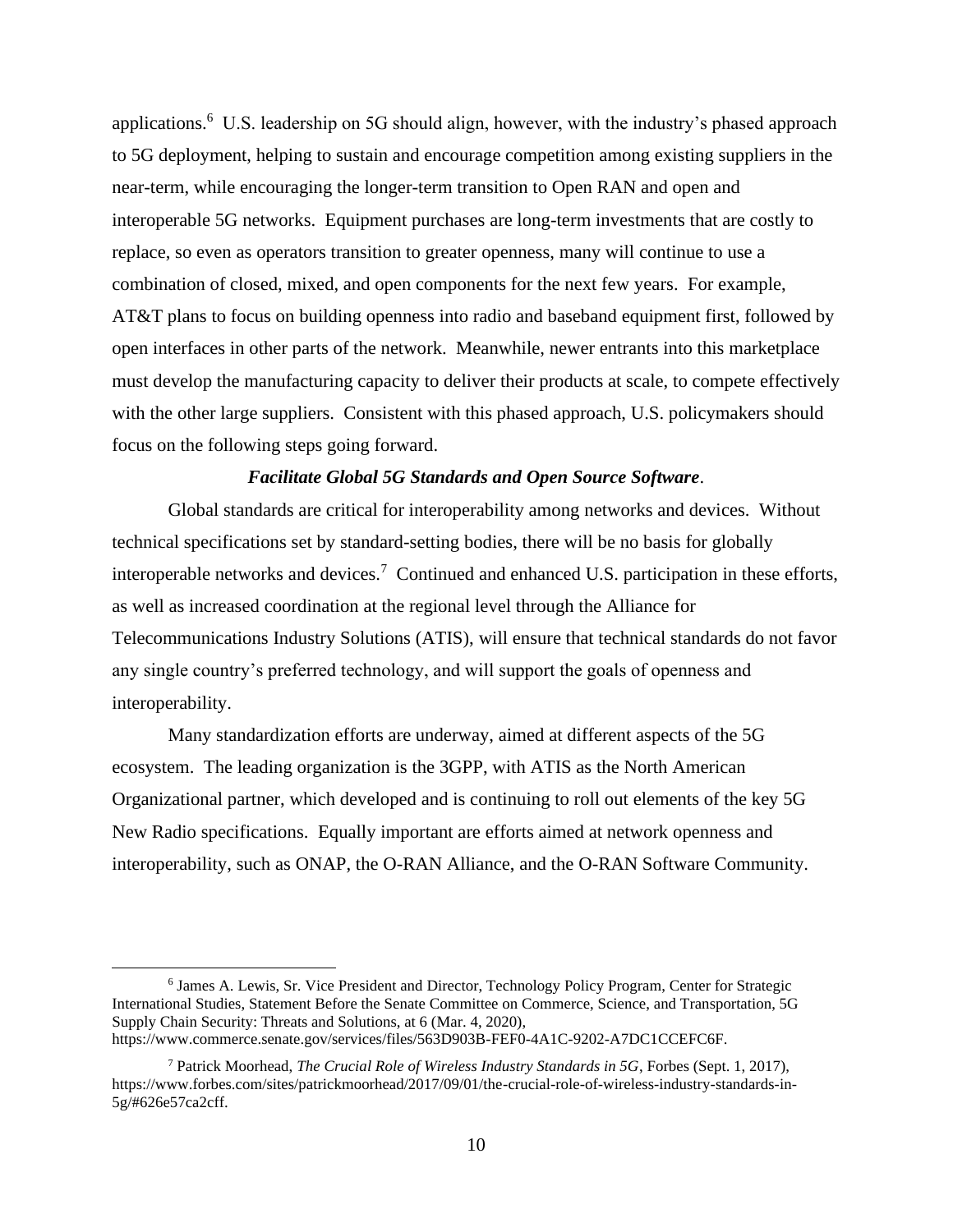Government support for the open-source architectures and software these entities are developing will be a key to the success of the open ecosystem and the acceleration of innovation.

In addition to promoting interoperability, standards-setting efforts promote critical cybersecurity efforts. For example, 3GPP has a dedicated security working group, and several other standards bodies and organizations — including the Internet Engineering Task Force (IETF), ATIS, European Telecommunications Standards Institute (ETSI), and Counsel for Securing the Digital Economy — are developing 5G security standards. Participation by U.S. industry and academics, and coordination of U.S. positions in ATIS, is essential to ensure the resulting standards support the goals of a robust, competitive supply chain.<sup>8</sup> 3GPP and other bodies work to ensure regional balance and transparency among participating entities, but maintaining that balance requires broad participation.

Government support and partnership in standards setting efforts is equally important. Government should continue to leverage existing processes towards standards like ATIS where it works through ATIS and collaborates with the private sector. Government can also play an important convening role in pulling industry together to determine if there is a need for incentives to continue to participate in standards bodies, to ramp up U.S. private sector representation and determine what those incentives may be (research and development tax credits, direct funding support, etc.). This type of standards support will help solidify U.S. leadership in standards development.

A number of pending legislative proposals would move these efforts forward, as well; the Promoting United States Wireless Leadership Act (H.R. 4500) would encourage trusted companies and wireless stakeholders to participate in standards-setting bodies including the International Telecommunications Union, the 3GPP, the International Organization for Standardization, and other such organizations, and offer technical expertise to facilitate such participation. The Promoting United States International Leadership in 5G Act (H.R. 3763) would establish an interagency working group to enhance U.S. participation in those groups. Implementing and funding these efforts is a critical component of a strategy to maintain U.S. leadership in the 5G ecosystem.

<sup>8</sup> James A. Lewis, *How Will 5G Shape Innovation and Security: A Primer*, Center for Strategic and International Studies, at 7 (Dec. 2018), https://csis-prod.s3.amazonaws.com/s3fspublic/publication/181206\_Lewis\_5GPrimer\_WEB.pdf.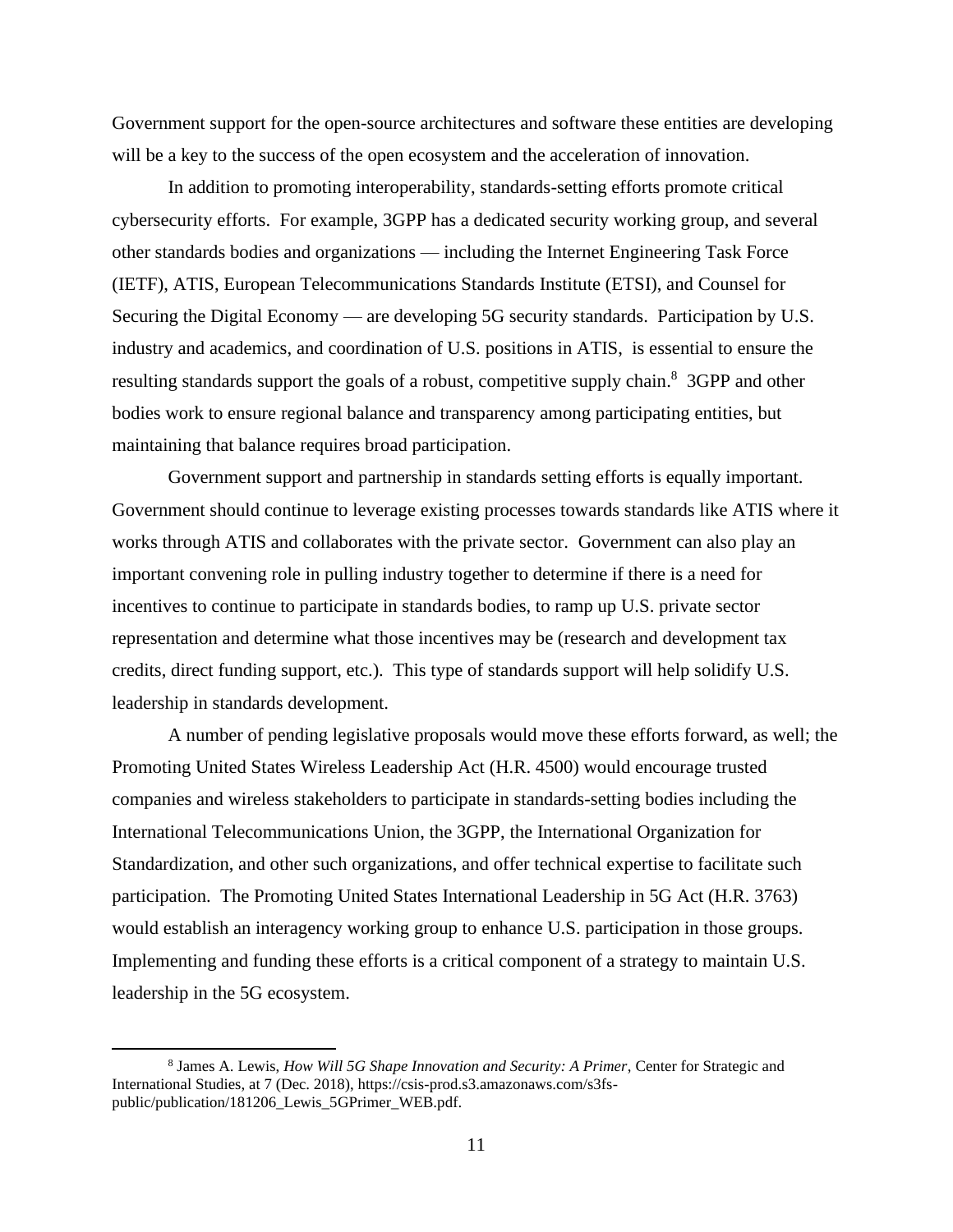# *Promote Research and Deployment of Open Technologies.*

Government's support can not only support existing suppliers, but it can also advance the transition to openness. For example, as open equipment becomes commercially viable, the United States' purchasing requirements should also evolve to follow the example of private carriers that prioritize suppliers committed to open and interoperable networks. For example, the Japanese company Rakuten requires suppliers of new equipment to enable an open radio interface requirement.<sup>9</sup>

The Secure and Trusted Telecommunications Network Act (H.R. 4998), which became law in March 2020, will provide funding to help telecommunications companies purchase new equipment from trusted providers. Reimbursements will be available for both hardware and software, including "virtual communications equipment, application and management software, and services."<sup>10</sup>

Government can also help spur critical research and development that will have global impacts. Although today's dominant suppliers of RAN equipment are based overseas, the U.S. is world leader in many of the technologies necessary for interoperable 5G and software-based networks. Tax-free research and development grants to develop advanced network technologies will help build a base of expertise and a pool of U.S.-based suppliers. Support for core open source software concepts will help create a foundation for innovation and commercialization. Government can also provide financial support for foreign vendors to move research and development operations to the United States and develop solutions for the U.S. market**.**

#### *Supporting Vendor Diversity Worldwide.*

The aforementioned efforts government can take to help increase vendor diversity domestically can also have global impact. The U.S. cannot consider these issues in isolation. In order to achieve the scale necessary to ensure the market opportunity for new, innovative solution in the supply chain, these efforts must expand beyond the U.S. Many countries are

<sup>9</sup> Linda Hardesty, *Cisco's Early Bet on RAN Virtualization Propels Altiostar*, FierceWireless (May 6, 2019), https://www.fiercewireless.com/tech/cisco-s-early-bet-ran-virtualization-propels-altiostar.

<sup>&</sup>lt;sup>10</sup> Secure and Trusted Communications Networks Act of 2019, H.R. 4998, 116th Cong., https://www.congress.gov/116/plaws/publ124/PLAW-116publ124.pdf.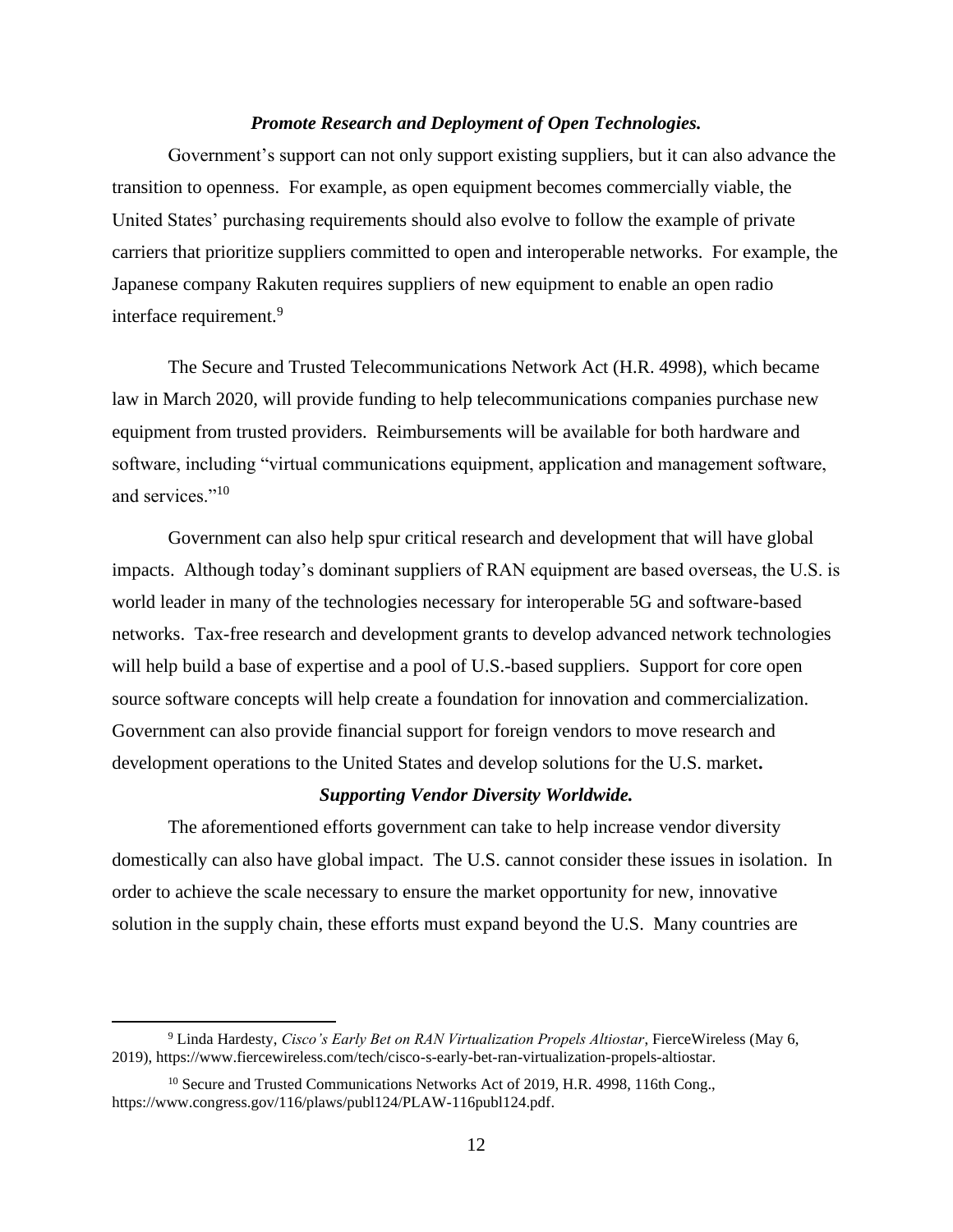considering today how to address these concerns such as the developments that occurred around the Prague Proposals last year.

We urge government to continue its work with our foreign allies to ensure the market opportunity for existing trusted suppliers and new entrants, which will also help diversify the supply chain. Such commitments are critical to helping to ensure the necessary scale so that existing or new vendors will flourish.

It is also important that government not take steps that would hamper or politicize the standards setting process. There have been some proposals that would arguably place the U.S. Government or entities such as DOD and NIST more actively involved in standards setting as opposed to the traditional means where they work in concert with industry and through established North American standards bodies such as ATIS. It is important for the future of the industry that standards setting bodies remain private sector led.

# **IV. Line of Effort Two: Assess Risks to and Identify Core Security Principles of 5G Infrastructure.**

This line of effort focuses on security practices and principles related to 5G and the Security of 5G generally. While there has been much public discussion about the security of 5G, it is important to distinguish between security of 5G and security of the 5G equipment supply chain. While some believe that the 5G's massive IoT and applications at the edge will make networks less secure, the reality is that network virtualization, edge computing power, device management, and automated threat detection and response will create more flexible and secure networks than in any previous generation. Notwithstanding the enhanced security 5G architecture brings, we still face challenges in ensuring a viable, secure, diverse 5G supply chain. With these security nuances in mind, it is critical that government plays a role in both standards development and supply chain resiliency.

#### *Security standards for 5G infrastructure*

As discussed above, global standards are critical for interoperability among networks and devices.

In addition to the 5G security specification development well-underway in 3GPP discussed above, work on 5G standards is ongoing at other standards bodies, as well: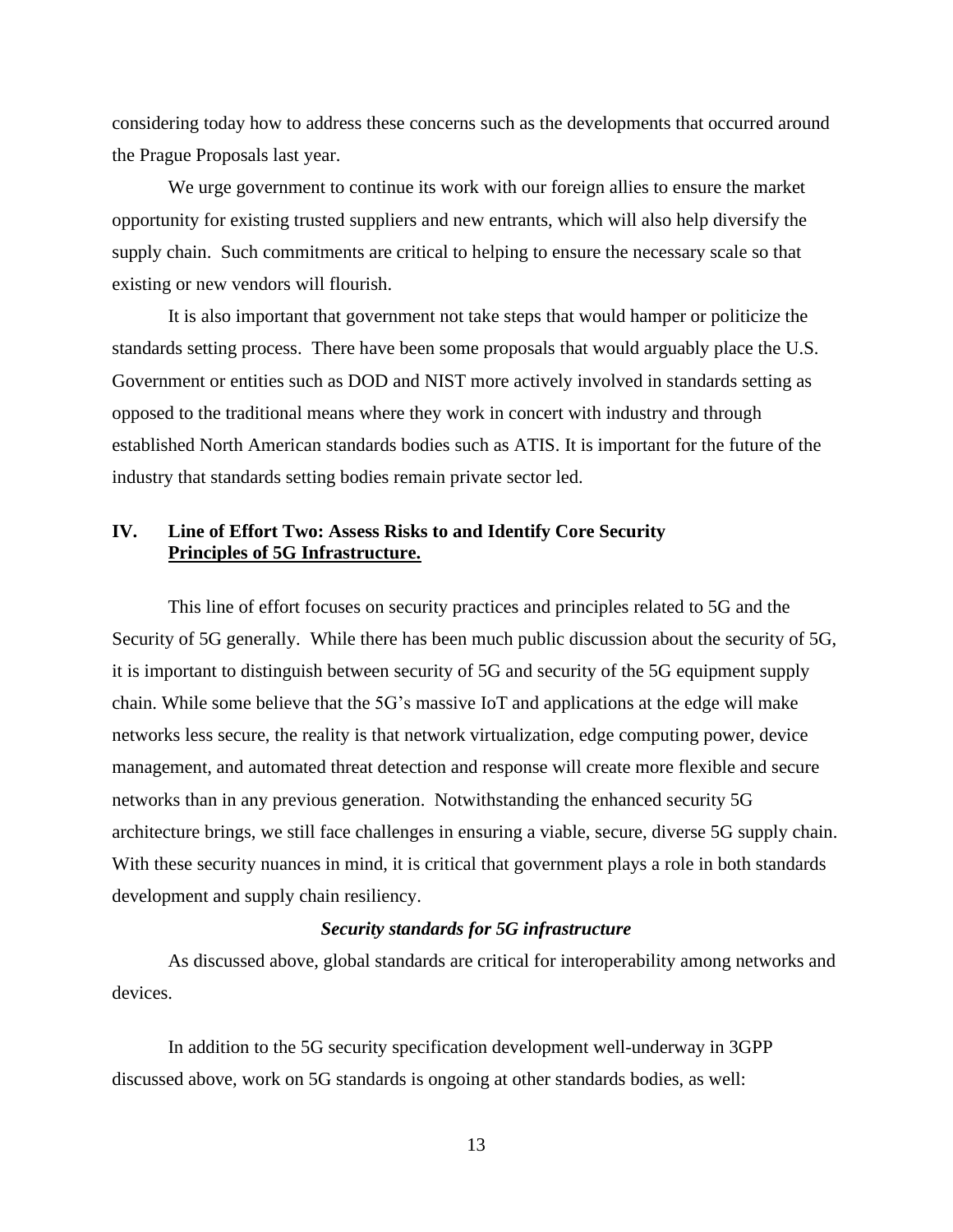- IETF is developing security requirements for network protocols for end-to-end device security. These efforts build on several successful security protocols and standards IETF has developed, such as IP Security, Transport Layer Security, and Simple Authentication and Security Layer.
- ATIS is the North American Organizational Partner to 3GPP and is a forum for North America to discuss and coordinate on specific North American needs. ATIS is driving supply chain and cybersecurity standards for North America, including programs for the 5G Supply Chain; the 5G North American Needs; IoT Device Security; Leveraging Distributed Ledger Technology for ICT Applications; DNS Privacy, Security & Services, ATIS also develops North American/U.S. specific standards, especially for regulatory related topics.
- European Telecommunications Standards Institute (ETSI) is responsible for the standardization of cybersecurity standards internationally and for providing a center of relevant expertise for information and communications technologies, including mobile. The standards include global encryption technologies and algorithms to support integrity, authentication, and privacy.
- Council for Securing the Digital Economy (CSDE), a partnership between global technology, communications, and Internet companies and supported by USTelecom and the Consumer Technology Association (CTA), released a new baseline of security capabilities to improve the security of the Internet of Things (IoT). The Global System for Mobile Communications Association (GSMA), which represents 750 operators with almost 400 companies across the mobile ecosystem worldwide, issued a set of IoT Security Guidelines, and the National Institute of Standards and Technology (NIST) issued a report on Considerations for Managing IoT Cybersecurity and Privacy Risks. U.S. carriers are leading the industry and driving the 3GPP standards organization toward stronger encryption algorithms to enhance the over-the-air interface.

There are also a number of enhancements being defined for 5G within 3GPP security from previous generations of wireless.

> • Stronger 3GPP encryption for over-the-air interface to enhance the security between the 5G mobile devices and the 5G network.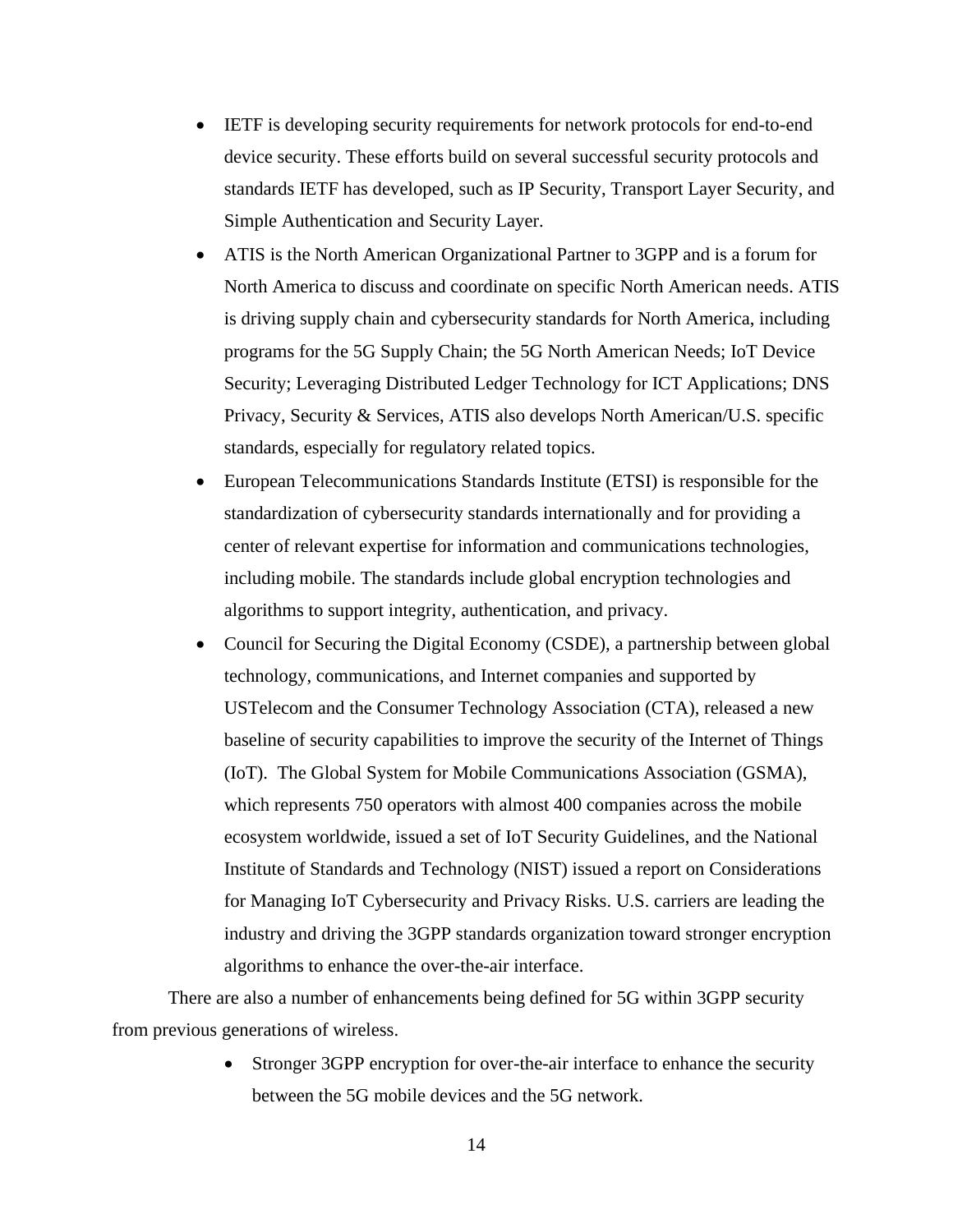- Roaming or network-to-network protection using 5G's new Security Edge Protection Proxy (SEPP) element at the operators roaming border, which will help mitigate against signaling attacks (e.g., SS7, Diameter) when subscribers are roaming between different carriers' networks.
- 5G Subscriber Identity Privacy using a Subscription Concealed Identifier to conceal and protect the 5G Subscription Permanent Identifier, which should help mitigate vulnerabilities to IMSI catchers.
- Increased Home Network Control for Authentication for the 5G home network to verify that the mobile device is present and requesting service from the serving network.
- 5G Unified Authentication Framework to facilitate use of the same authentication methods for both 3GPP (cellular) and non-3GPP (Wi-Fi) access networks.
- 5G Security Anchor Function to facilitate re-authentication of the mobile device when it moves between different access networks or serving networks without having to run the full authentication.

Given the extensive work already underway on security standards, we urge government to avoid imposing security requirements or standards on industry. Continued and enhanced U.S. Government support of and close coordination with industry in the participation in these efforts will help ensure that technical standards do not favor any single country's preferred technology and will further the goal of openness and interoperability. If there are specific requirements for government use cases, government could address those requirements via an RFP or other processes. Additionally, NIST should work to incorporate industry developed standards from bodies like 3GPP and ATIS and adapt them to government use cases. This is already happening at the NIST National Cybersecurity Center of Excellence and we encourage government to continue such efforts.

The standards bodies and processes are iterative and provide a consistent process across generations of wireless. 5G is being built on previous generations of wireless technology and, as a result, in implementing 5G, industry has been able to learn from these past iterations and build in improvements that are addressed via standards. As gaps are recognized, we are able to address those gaps via established standards bodies with new or adapted standards. Now is not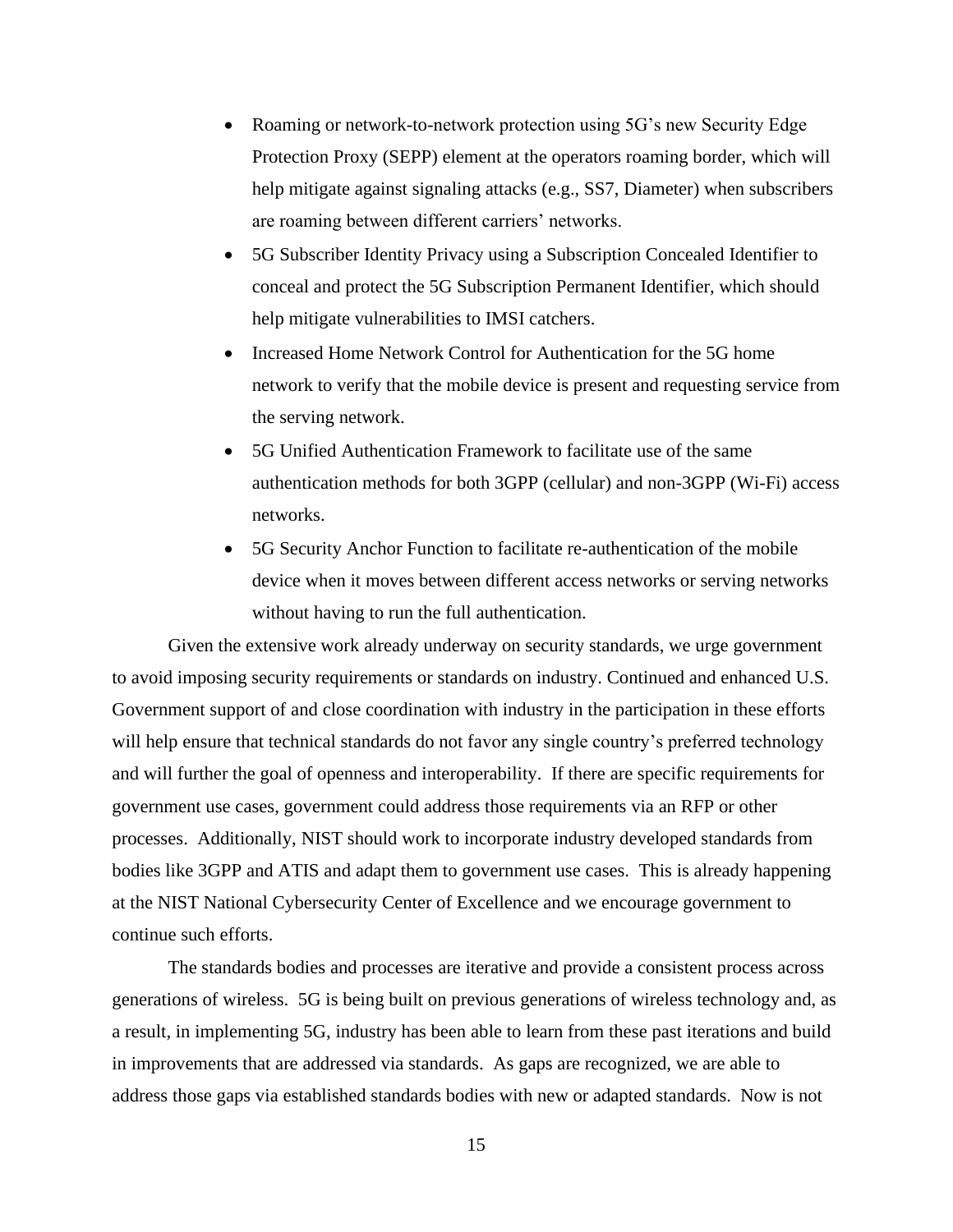the time for government to disrupt the ongoing global standards process, launch a new standards process, or develop new standards that will not have the benefit of the years of work across generations of wireless that we currently utilize to the benefit of future generations.

Industry is also working with the FCC on security. The FCC Communications, Security and Interoperability Council (CSRIC) VI Working Group 3 on network reliability and security risk reduction issued a report on 5G security in September 2018 and another 5G addendum in December 2018. The current CSRIC VII working group 2 is looking at means to manage security risk in the transition to 5G and working group 3 is looking at methods to manage security risk in emerging 5G implementations. These are extensive reports on 5G security. For example, the 2018 initial report is over 80 pages and details efforts by US players in international standards bodies, as well as the current state of 5G security. It is important that as NTIA considers security, that it does not reinvent the wheel. It should instead continue to leverage processes such as CSRIC that are well under way.

# *Security requirements/regimes/incentives*

In terms of network security, government should recognize the existing business incentives for industry to address security. At AT&T, for example, security is a business imperative and a competitive differentiator. The AT&T Global Network carries more than 350.9 Petabytes of data traffic on an average day, and we take a wide variety of measures to help protect both our network infrastructure and our customers. As more people find themselves working and learning from home during the global pandemic, we have found that our network remains secure, capable, and resilient in the face of skyrocketing demand.

Industry is also actively collaborating on security. As noted, AT&T participates with other carriers in network controls development—which for 5G are outlined extensively in the FCC CSRIC report as well as in the 3GPP and ATIS specifications discussed above.

On the government front, we applaud the work that NIST is doing on device security, as well, such as their dedicated effort to develop a baseline for IoT security. We applaud NIST's differentiation between network and device security. Network security has been primarily addressed through specification development with 3GPP, while device security standards development is the subject of ongoing efforts around the world. We encourage NIST to continue these efforts. In the future, we encourage NIST and other government agencies to expand this